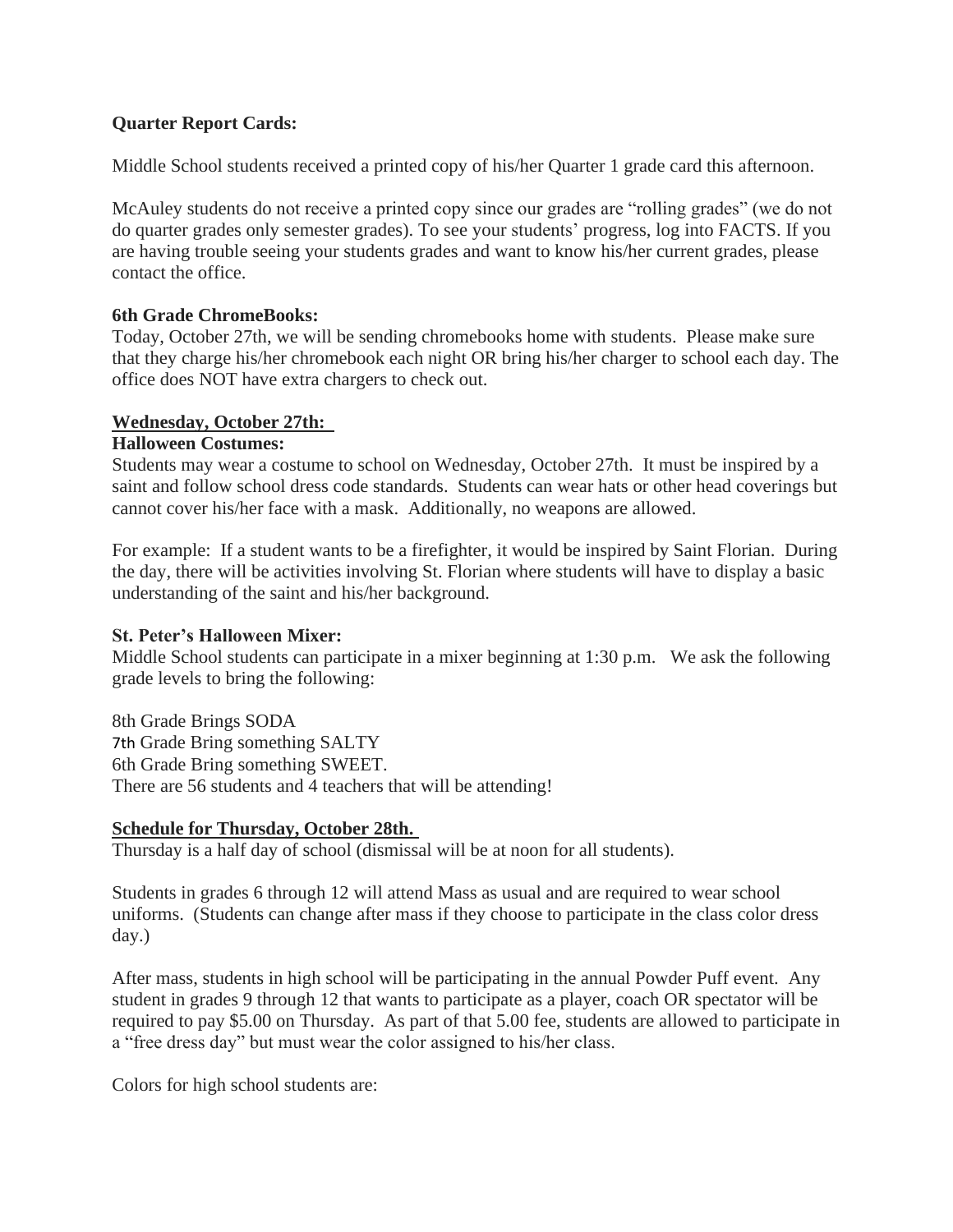Seniors: Black Juniors: White Sophomores: Red Freshman: Blue

St. Peter's students can participate in the powder puff activities as a spectator and in the class dress day for a cost of \$5.00.

Colors for Middle School students are:

8th Grade: Orange 7<sup>th</sup> Grade: Green 6th Grade: Yellow

Concessions will be available if students would like to purchase items. Proceeds will be going to the junior class.

### **High School Halloween Dance:**

There will be a dance for McAuley Students sponsored by the sophomore class on Thursday, October 28th from 7 to 9 p.m. Cost for students in costume is \$5.00 and \$7.00 for students not in costume will be collected at the door. Standard dance admission protocol will be followed.

#### **Parent/Teacher Conferences:**

Don't forget about

Parent/Teacher Conferences! If you want to schedule an appointment, please do so soon! Time slots are filling up fast. If you would like to meet with any teachers, please email Tausha [\(tclemons@jacschools.org\)](mailto:tclemons@jacschools.org) or Darren ( $d \text{cook} @$ jacschools.org) to schedule.

In that email, please list the teachers you would like to meet and give us a "ballpark time" when you would like to start conferences. Conferences begin at 12:40 p.m. and the last appointment time is 5:45 p.m. If you do not need to meet with a teacher, that is perfectly fine as they are not mandatory but available for your convenience. We will accept appointments until 11:30 a.m. on Thursday, 10/28. Please remember you have to have an appointment scheduled to meet with the teachers!

#### **McAuley Yearbook Sales:**

It's time to order the 2022 **McAuley Shield Yearbook.** Purchases may be made online. Simply go to [www.jostensyearbook.com.](http://www.jostensyearbook.com/) The cost is 30.00 with additional packages that can be purchased as well. Don't miss out on a year of memories! Buy your yearbook TODAY! Early ordering is encouraged by October 29th!

### **Lunch Menu:**

October 25 Pizza Hut Pepperoni Pizza